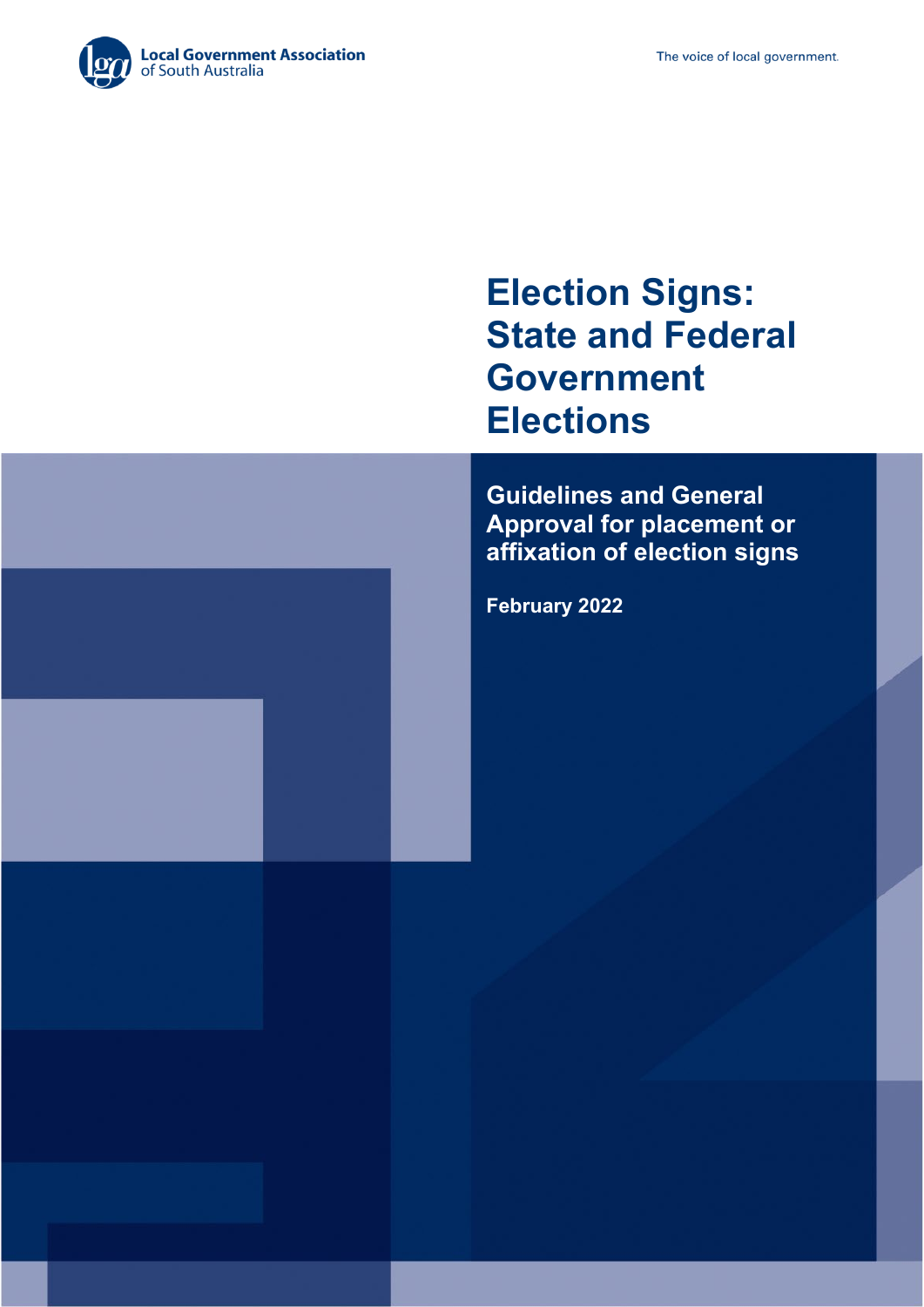

*The Guidelines were first issued in 2009 and have been revised or updated:*

- *July 2010 – following Ministerial advice concerning infrastructure on a road*
- *July 2013 – minor machinery changes and renewal of agreements with Department of Planning Transport and Infrastructure and S A Power Networks.*
- *July 2014 - the Guidelines were substantially revised to include the General Approval*
- *July 2017 – amendment to section 226(3)(c).*
- *August 2017 – changes arising from section 23 of the Local Nuisance and Litter Control Act 2016 and section 226(3) of the Local Government Act 1999.*
- *February 2022 – general update and creation of a separate Guideline for Local Government election signs.*

The *Election Signs: State and Federal Government Elections – Guidelines and General Approval* has been prepared by the Local Government Association of SA (LGA) in consultation with ECSA, DIT and SA Power Networks for the guidance of and use by member Councils. The LGA is the statutory peak body for Local Government in South Australia, representing all 68 Councils in the State.

© The LGA claims copyright ownership of the content of this document for member councils in South Australia only. Member councils of the LGA may download, display, print, reproduce and alter the material for use by member councils only. The LGA reserves the right to revoke such permission at any time should a council no longer be a member council. Apart from this permission and uses permitted under the Copyright Act 1968, all other rights are reserved. For further information regarding the use of LGA information/resources please contact the Governance Team on (08) 8224 2000 or *[governance@lga.sa.gov.au](mailto:governance@lga.sa.gov.au)*.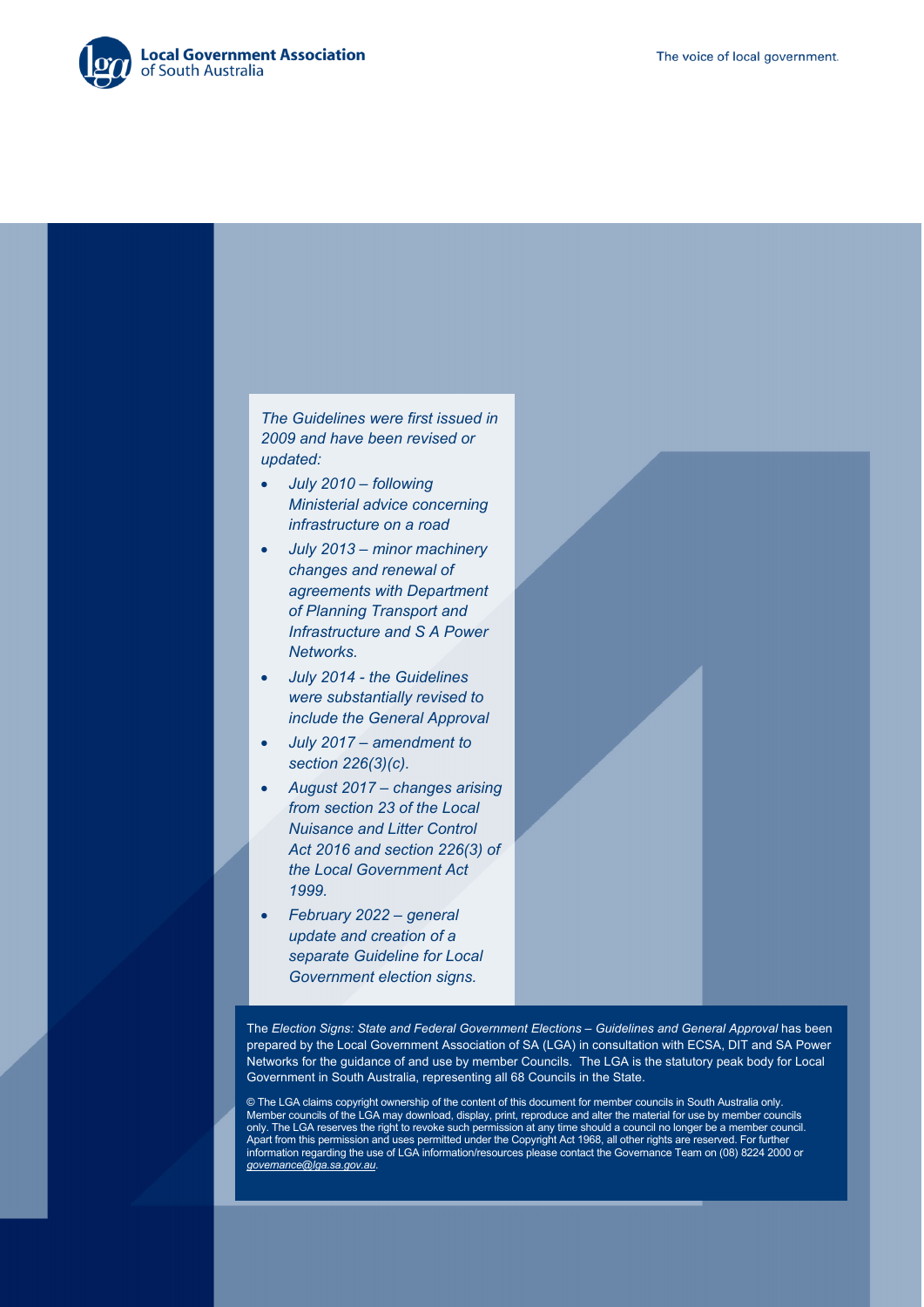

# **Contents**

| General approval to place election signs on roads and road infrastructure 1 |  |
|-----------------------------------------------------------------------------|--|
|                                                                             |  |
|                                                                             |  |
|                                                                             |  |
|                                                                             |  |
|                                                                             |  |
|                                                                             |  |
|                                                                             |  |
|                                                                             |  |
|                                                                             |  |
|                                                                             |  |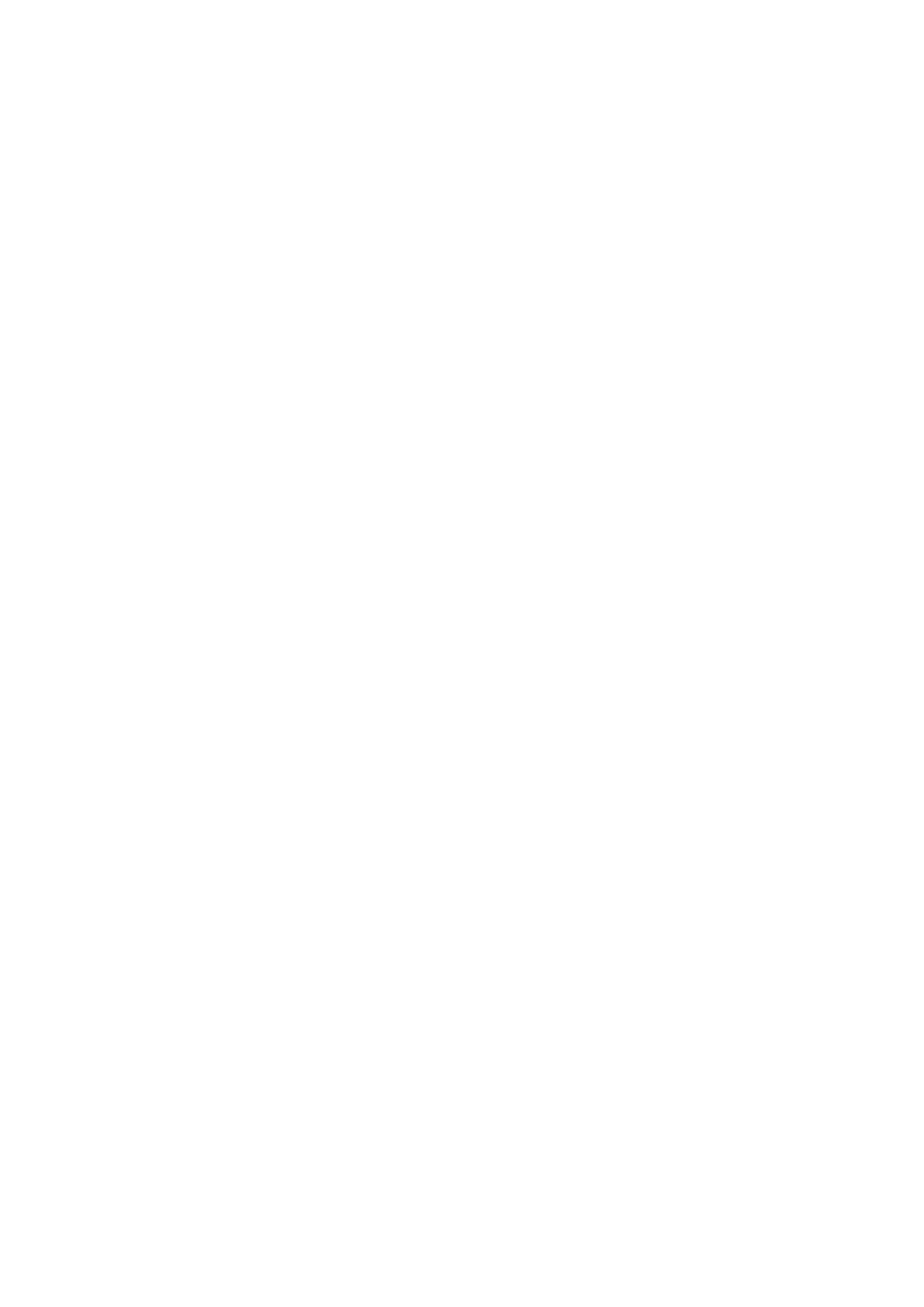## **General approval to place election signs on roads and road infrastructure**

These Guidelines operate to provide a **General Approval** to authorise the placement or affixation of moveable signs, advertising candidates for election to **State or Federal Government**, on a road or onto infrastructure on a road owned by the Relevant Authorities. Provided that the requirements of these Guidelines are fully complied with, it is not necessary to make application to the Council or the Relevant Authorities for permission to display moveable election signs in this manner.<sup>[1](#page-4-0)</sup>

For guidelines relating to placement of electoral advertising posters in **Local Government elections**, please refer to the separate guideline: *Election Signs: Local Government Elections*.

## **Objectives & Scope**

SA Power Networks (SAPN) and the Department for Infrastructure (DIT) (the Relevant Authorities) own the relevant infrastructure installed on roads (i.e., light poles, stobie poles). This means that the permission of the Relevant Authorities is required to display any moveable sign on their infrastructure.

The Relevant Authorities have, by way of adopting Instruments of General Approval, determined to grant their permission for moveable signs to be affixed to their infrastructure subject to various conditions. The Relevant Authorities have authorised SA Councils to regulate the display of moveable signs on their infrastructure (including by way of enforcing compliance with these conditions).

The objectives of these Guidelines are to:

- provide clarity regarding the legal position with respect to the placement of election signs on roads and road-related infrastructure in the Council's area and to provide a General Approval for the placement of election signs on roads and road infrastructure during a **State or Federal Government** election period, provided the signs comply fully with all conditions set out in the Guideline and General Approval; and
- establish, with the relevant consents of SAPN and Department for Planning and Infrastructure (DIT) conditions of General Approval for the display of such election signs on infrastructure on a road (provided that the conditions are fully met); and
- ensure a consistent and equitable approach to the management of election signs for all parties and candidates in a State or Federal Government election irrespective of political persuasion or other platform; and
- minimise any threat to public safety from the placement of the election signs.

<span id="page-4-0"></span>All fixtures and equipment installed in, on, across, under or over a public road by the provider of public infrastructure are owned by the provider of that infrastructure, not by the Council (section 209(1) of the *Local Government Act 1999*).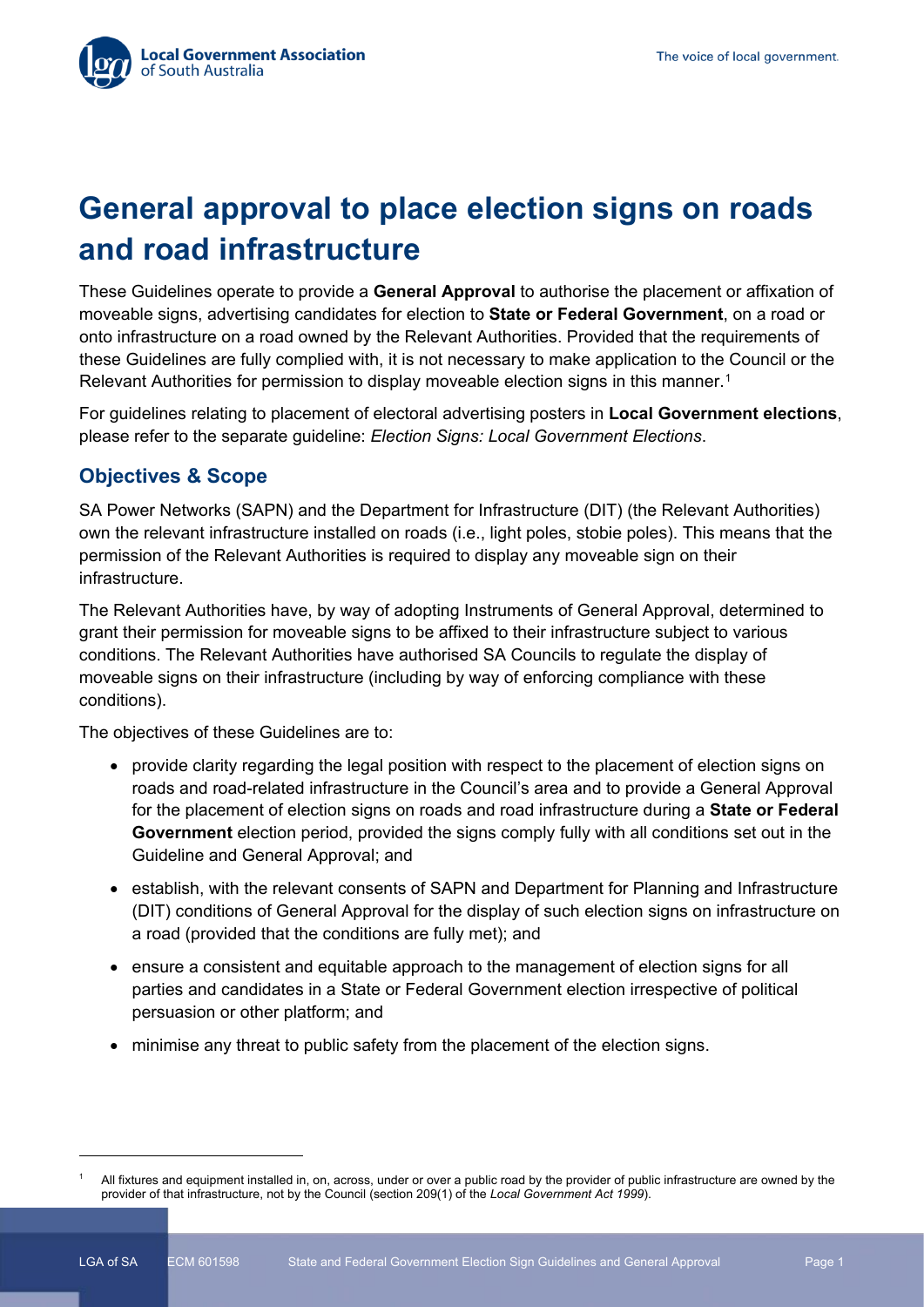### **The lawful display of signs & the operation of the guidelines**

A **moveable sign** may be placed on a road at any time without the permission of the council provided that it complies with the council's by-laws[2.](#page-5-0)

Signs, such as corflutes, that are advertising candidates for election and which do not comply with council's by-laws, may be placed on a road **without** seeking the Council's permission provided that:

• *the sign is related to a State or Commonwealth election and is displayed during the period commencing at 5pm on the day before the day of the issue of the writ or writs for the election and ending at the close of polls on polling day*[3](#page-5-1); and

the moveable sign does not unreasonably:

- restrict the use of the road; or
- endanger the safety of members of the public.<sup>[4](#page-5-2)</sup>

If a moveable sign displayed on a road does not satisfy the above requirements, then:

- permission is not granted by the Council to display the moveable sign; and
- an authorised person of the Council may order the owner to remove the sign, or if the owner is unknown or fails to comply immediately with the order, may remove and dispose of the sign.

An election sign **cannot** lawfully be placed on, or affixed to, infrastructure on a road without the permission of the owner of that infrastructure.

In general terms, a person does not have the right to interfere with another person's property. This extends to a person interfering with infrastructure (i.e., such as by affixing an election sign to it) that is owned by another person.

### **The general approval for display of signs on road infrastructure**

This **General Approval** is given for election signs to be posted, affixed to, or erected on infrastructure that is owned by SAPN or DIT and installed on a road owned by the Relevant Authorities, subject to compliance with the following conditions:

#### **Election signs must:**

- 1. be no more than 1 square metre in area. A back-to-back sign facing two directions is considered to be one sign for this purpose.
	- **Note:** Places designated as polling booths/places for Federal and State Elections and Referenda will not be subject to this requirement on polling day only.
- 2. only be displayed, in the case of State and Commonwealth elections, during the period commencing at 5pm on the day before the day of the issue of the writ or writs for the election and ending at the close of polls on polling day (the election period). Should the election

<span id="page-5-1"></span><span id="page-5-0"></span><sup>2</sup> Section 226(1), *Local Government Act 1999*

<sup>3</sup> Section 226(3)(c), *Local Government Act 1999*

<span id="page-5-2"></span>Section 227(1)(d), *Local Government Act 1999*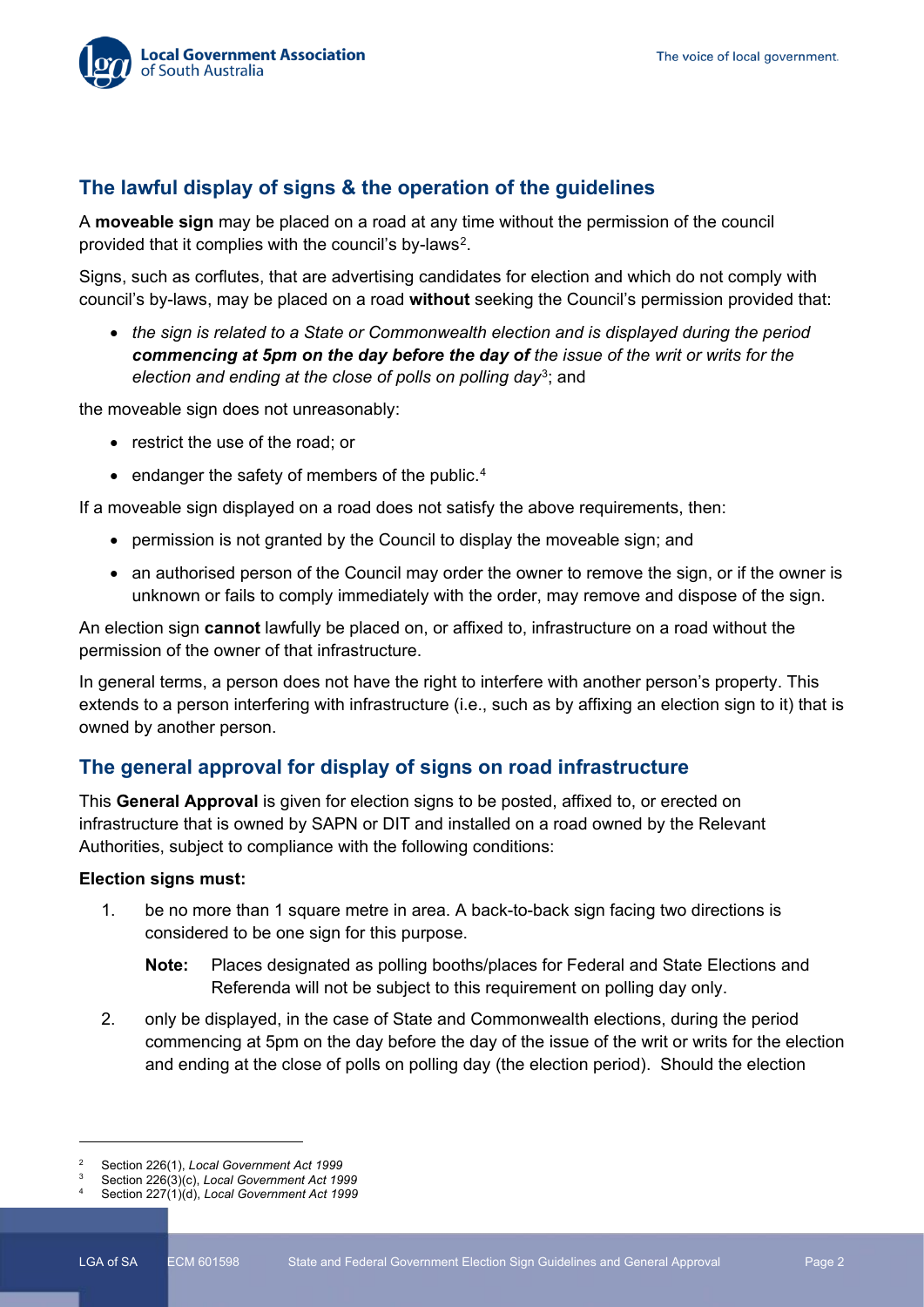

signs not be removed within two days (48 hours) of the close of voting they will be considered illegal signs/posters and penalties may apply.

- 3. comply with all legislative requirements relating to the publication of 'electoral material' as defined in relevant legislation.
- 4. be securely fixed or posted and maintained in good repair and condition at all times.
- 5. be designed, made, and presented in a quality manner (the intent is that signs must not tear apart and become a danger to road users and end up as litter).
- 6. contain clear and legible writing or symbols. An authorised officer will determine whether a sign is clear and legible for these purposes.
- 7. contain on the face of the sign the name and address of both the person authorising the promotional material (the publisher) and the printer of it.
- 8. be fastened securely so that they cannot become detached in high winds and endanger Council, SAPN or DIT property or equipment or pose a danger to the public.
- 9. be installed, maintained, and removed in a safe manner without endangering personal and community safety.

#### **Election Signs must not:**

- 1. be illuminated (internally or indirectly), move, flash, rotate, or reflect so as to be an undue distraction to drivers.
- 2. be self-adhesive. All individual promotional material affixed under the terms of this General Approval may only be affixed by non-invasive means that do not cause damage of any type to the structure to which the material is affixed. If a paste is to be used, it must be of a water based/wallpaper type (or similar).
- 3. be affixed under any circumstances to trees, shrubs, or other plants or at any location that may cause physical damage to Council, SAPN or DIT property.
- 4. be placed on a carriageway, dividing strip (median), traffic island, roundabout, or within 50 metres of a signalised intersection, level crossing, roundabout or pedestrian activated crossing, or on the South-Eastern Freeway, the Southern Expressway, the Port River Expressway, the North-South Motorway (Superway) or the Northern Expressway.
- 5. be placed within 6 metres of an intersection or junction, or in any other location that may pose a hazard to pedestrians or road users.
- 6. be attached to any traffic control device, street name, traffic direction or parking sign or to the associated pole.
- 7. be erected on poles or towers carrying electricity transmission lines (these are generally lines utilising greater span lengths with significantly taller poles or towers supporting electrical wires).
- 8. be attached to SAPN pad-mounted transformers or switching cubicles.
- 9. be attached to the fences of any fenced SAPN equipment including substations, transformer stations and regulator stations.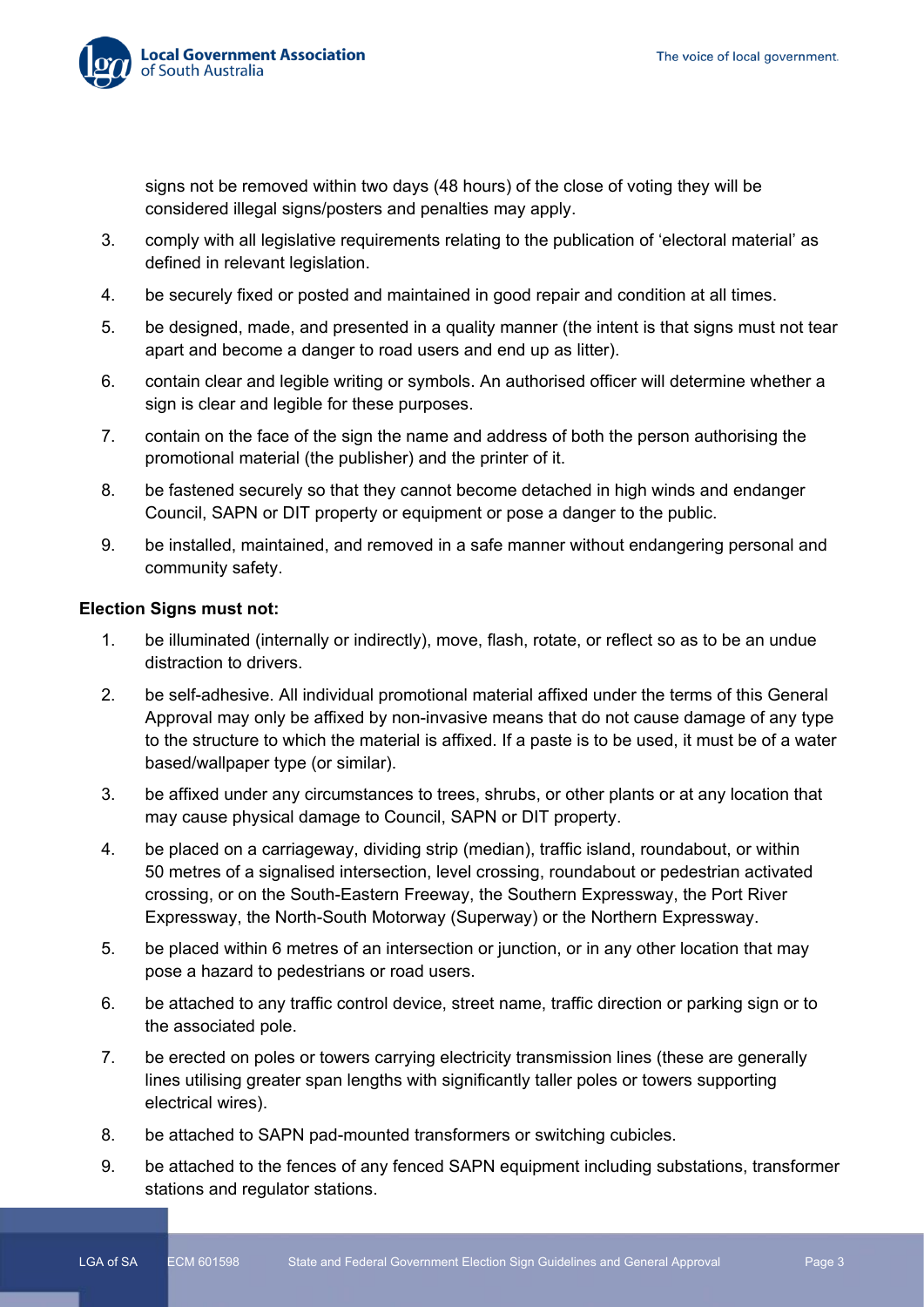

- 10. be placed so as to cover any Council, SAPN or DIT numbering, signs, or other markings.
- 11. be placed on DIT structures with the exception of "gooseneck" light poles belonging to DIT. Structures which belong to DIT, include road bridges on arterial roads, traffic control boxes, traffic signal poles, signal boxes, traffic signs, directional and information signs, and other traffic control devices, guideposts, traffic barriers and pedestrian fences located within the road reserve.
- 12. be placed in a location on a pole or fence so as to aid the climbing of the pole or fence.
- 13. be placed so as to restrict the sight distance for road users and pedestrians crossing the road.
- 14. compete with or reduce the effectiveness of other signs and traffic control devices.
- 15. resemble a traffic control device, or reasonably be capable of being mistaken as a traffic control device (e.g., must not be affixed on the diagonal).
- 16. advertise any organisation other than a registered political party or candidate.

Where signs are fixed or posted on poles adjacent to footpaths or roadways such signs:

- must not be lower than 2 metres; and
- must be a maximum height of 3 metres from the ground

with nothing above the sign to affix it or anything else to the pole. Signs must have a minimum clearance of 3 metres from any overhead mains.

There is a total prohibition on any part of the sign being higher than 3 metres from the ground.

The person (including as necessary, the relevant political party) responsible for the sign must maintain the sign. The person or political party is also responsible for ensuring that safety is maintained (and the Australian Road Rules complied with) whilst the sign is being installed, maintained, or removed and no traffic disruption is to occur during the installation, maintenance, or removal process.

This General Approval **does not** extend to railway or tramline structures such as level or pedestrian crossings, bridges, stations, signalling equipment or fences adjacent to railway and tram lines. In this regard, information on the various rules and if appropriate, permission to enter or erect signs in these areas must be obtained from the relevant rail authority. In metropolitan Adelaide, this is (*in most instances*) either Adelaide Metro or the Australian Rail Track Corporation.

The person(s) responsible for the sign and/or any persons acting on their behalf, including by way of causing the sign to be displayed:

- accepts(s) that the display of the election sign must be in accordance with this General Approval and by displaying the sign, agrees to comply with the terms of this General Approval; and
- accept(s) full responsibility for any personal injury, property damage or other loss in any way arising out of or consequent upon the erection, removal, or display of signs; and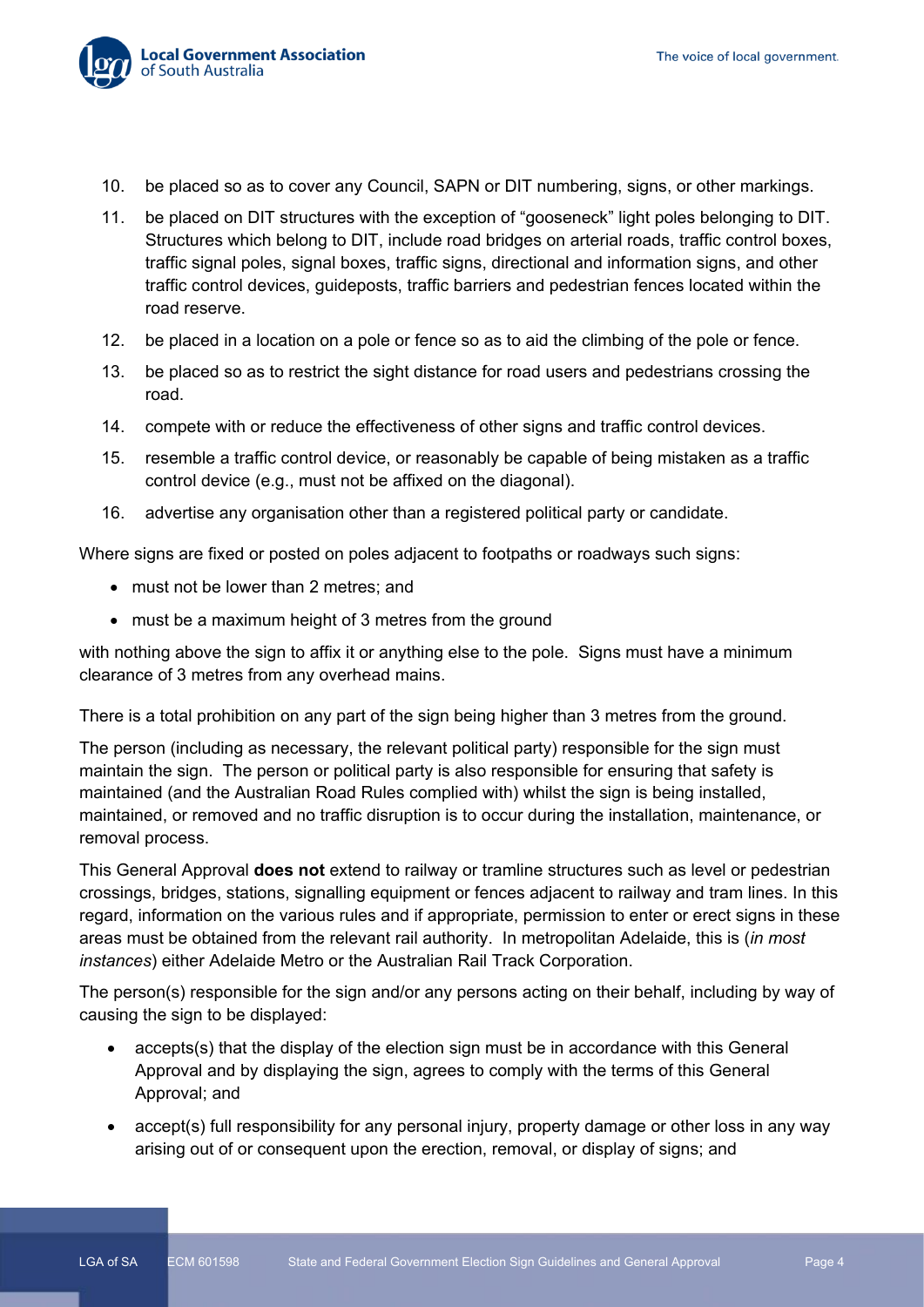

- acknowledge(s) that the Council, SA Power Networks or DIT have no liability or responsibility in relation to such matters whatsoever; and
- such person(s) agree(s) to indemnify the Council, SAPN and DIT against any such personal injury or property damage or other loss incurred by the Council, SAPN or DIT and against any third-party claims arising out of or consequent upon the erection, removal, or display of signs.

SAPN may direct the immediate removal of any signs or remove or cause to be removed any signs without notice from any poles or structures owned or managed by SAPN.

DIT may direct the immediate removal of any signs or remove or cause to be removed any signs without notice from any poles or structures owned or managed by DIT.

If SAPN or DIT removes any signs under the General Approval, SAPN and DIT may dispose of the sign as its sees fit.

The person or party responsible for the sign must remove all parts of the sign and fixtures from the site within 48 hours from the close of voting in the relevant election.

Installing, maintaining, and removing signs **must not** be carried out between 7.00am and 10.00am or between 3.00pm and 7.00pm Monday to Friday on a peak flow traffic lane.

A breach of, or non-compliance with, any of the conditions of the General Approval will invalidate the General Approval and may result in the removal of the sign.

#### **SA Power Networks poles and columns**

When installing election signs upon Stobie poles, both the method used to secure the election sign to the Stobie pole (e.g. straps or ties) and the ladder used must be non-conductive.

No ladders or operating plant are to be leant against light columns or Stobie poles during installation or removal of election signs. Ladders used must be self-supporting only.

#### **Council owned land / private land**

No election signs may be placed on Council-owned land or infrastructure or on private land or infrastructure without the permission of the Council or the private landowner, as the case may be.

### **Illegal signs**

#### *Local Nuisance and Litter Control Act 2016 - penalties*

Section 23 of the *Local Nuisance and Litter Control Act 2016* provides that it is an offence to 'post a bill' (erect an election sign) on property without the consent of the owner or occupier of the property. This offence applies to all election signs that are erected on roads or road infrastructure outside of the election period.

The 'consent of the owner' (i.e., SAPN, DIT or Councils), under this General Approval, is limited to the period prescribed in section 226(3) of the *Local Government Act 1999*.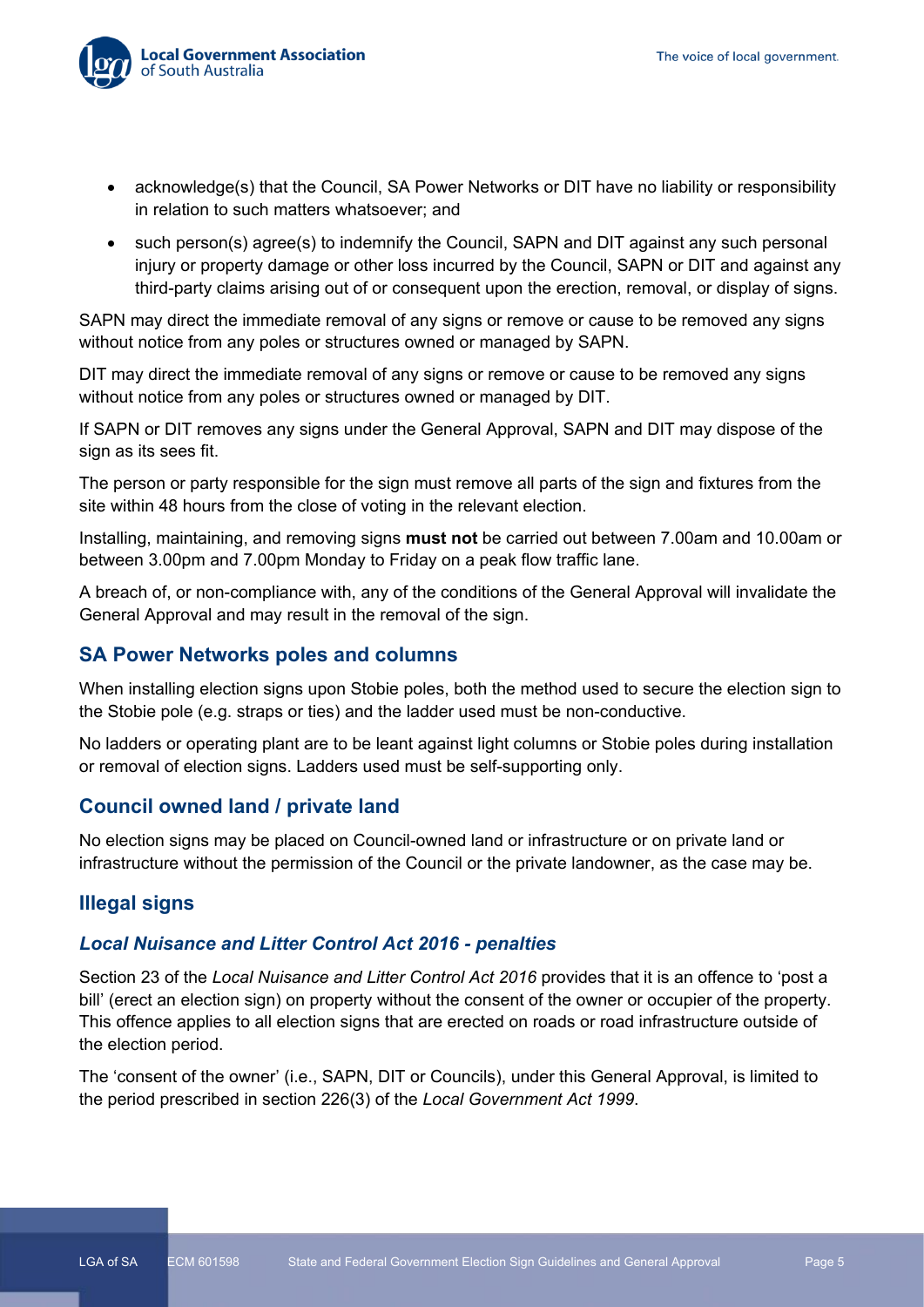

Maximum penalty: \$10,000 Expiation fee: \$315[5](#page-9-0)

If an election sign is erected outside the election period provided for in section 226(3) of the Local Government Act, a person who distributed or authorised the distribution of the bill for posting is guilty of an offence.

Maximum penalty: \$20,000 for a body corporate, \$10,000 for an individual.<sup>[6](#page-9-1)</sup>

#### *Removal and disposal of election signs*

If the Council determines or suspects that an election sign:

- has been affixed or displayed in a manner that restricts the use of a road or endangers the safety of the public; or
- has been affixed or displayed contrary to the General Approval or otherwise without the SAPN's, DIT's or Council's consent.

Council authorised employees have authorisation to:

- Notify the organisation/persons responsible for the election sign by phone/email and request the removal of the sign within 24 hours.
- If the election sign is not removed within 24 hours, cause the offending sign to be removed. If urgent action is required to avoid a risk to public safety the Council may remove the offending election sign without first requesting its removal.
- Under section 23 of the *Local Nuisance and Litter Control Act 2016*, issue an expiation notice to any person who has erected an election sign without the permission of the owner.
- Prosecute any person who has distributed or authorised the distribution of the bill (election sign) for posting.

The Relevant Road Authority (DIT, Commissioner for Highways or Council) may remove and dispose of any sign that constitutes a hazard or does not comply with legislative requirements<sup>7</sup>.

<span id="page-9-0"></span><sup>5</sup> Section 23(1), *Local Nuisance and Litter Control Act 2016*

<span id="page-9-2"></span><span id="page-9-1"></span><sup>6</sup> Section 23(2), *Local Nuisance and Litter Control Act 2016*

<sup>7</sup> Refer section 31(2), *Road Traffic Act 1961* and section 227, *Local Government Act 1999*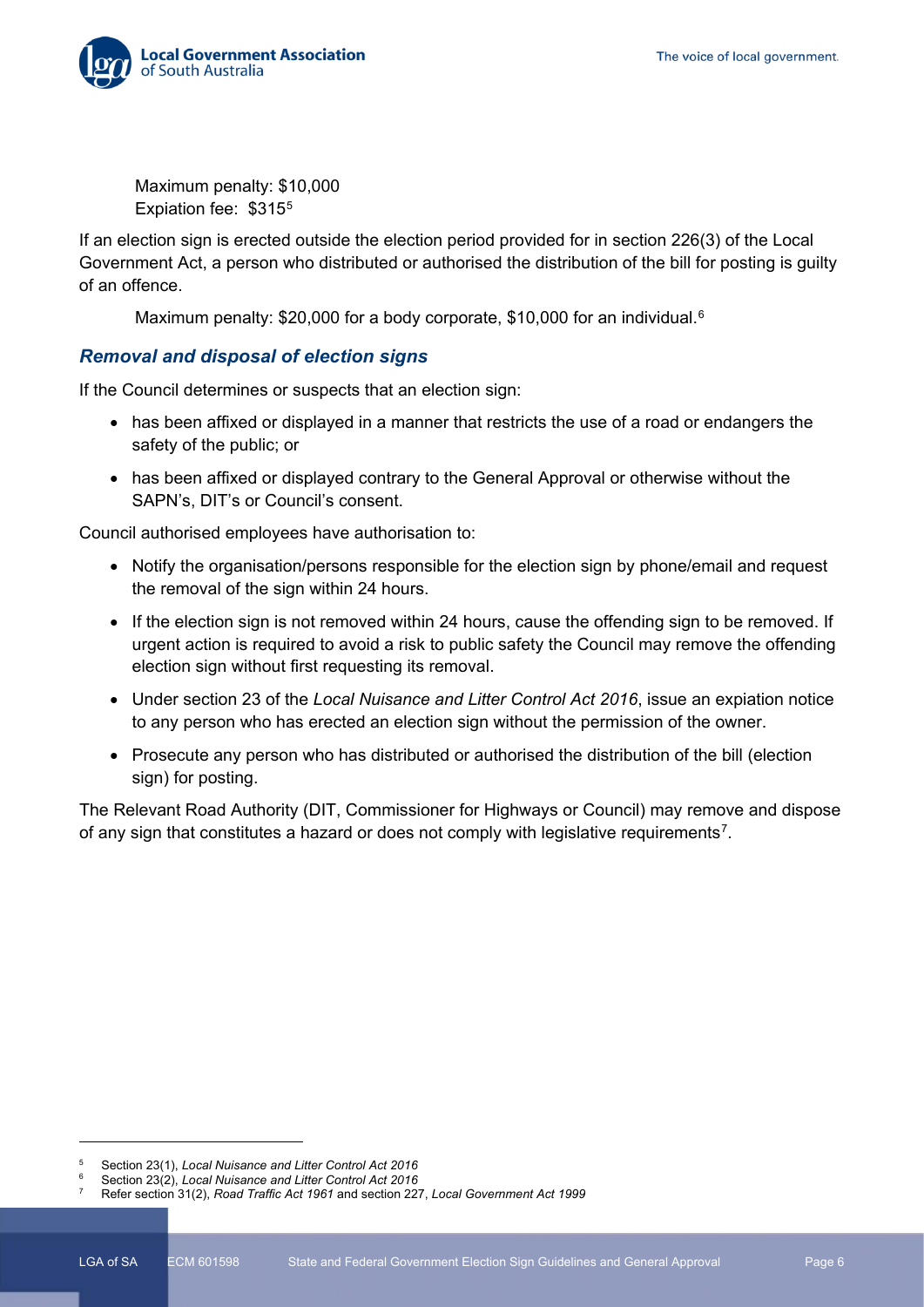

## **Annexure A**

## **Dictionary**

For the purposes of these Guidelines, the following definitions apply:

- 1. **Election** means any elections, referenda and/or polls as they relate to Federal, State or Local Governments.
- 2. **Election sign** includes **a moveable sign** as defined below and any other election sign (whether moveable or not) that is intended to affect the result of an election, referendum, or poll.
- 3. **General Approval** means the approval or permission of the Relevant Authority that operates these Guidelines to allow moveable signs to be affixed to infrastructure installed on a road subject to the conditions stated therein.
- 4. **Infrastructure** means fixtures and equipment installed on roads and includes, without limitation, poles, light poles, traffic signs, traffic lights, traffic control boxes, and other traffic control devices, transformer boxes, trees, fences, bridges, whether owned or under the care, control, or management of SAPN, DIT or the Council.
- 5. For the purposes of this Guideline and General Approval **moveable sign** means a moveable election advertisement, notice or election sign which is intended to affect the result of an election or poll, and which can be moved or removed without causing any damage to the infrastructure or land upon which it is placed or to which it is attached, whether free-standing or not.
- 6. **Pole** means a stobie pole or a light pole for the purposes of these Guidelines, whether owned or under the care, control, or management of SAPN or DIT.
- 7. **Relevant Authority** means SA Power Networks (SAPN) or Department for Infrastructure and Transport (DIT) or Commissioner for Highways.
- 8. **Road** has the same meaning as set out in the Local Government Act being:

*a public or private street, road or thoroughfare to which public access is available on a continuous or substantially continuous basis to vehicles or pedestrians or both and includes -*

- *a bridge, viaduct or subway; or*
- *an alley, laneway or walkway;*

and for the purposes of clarification extends from property boundary to property boundary. **Note:** this definition encompasses footpath areas.